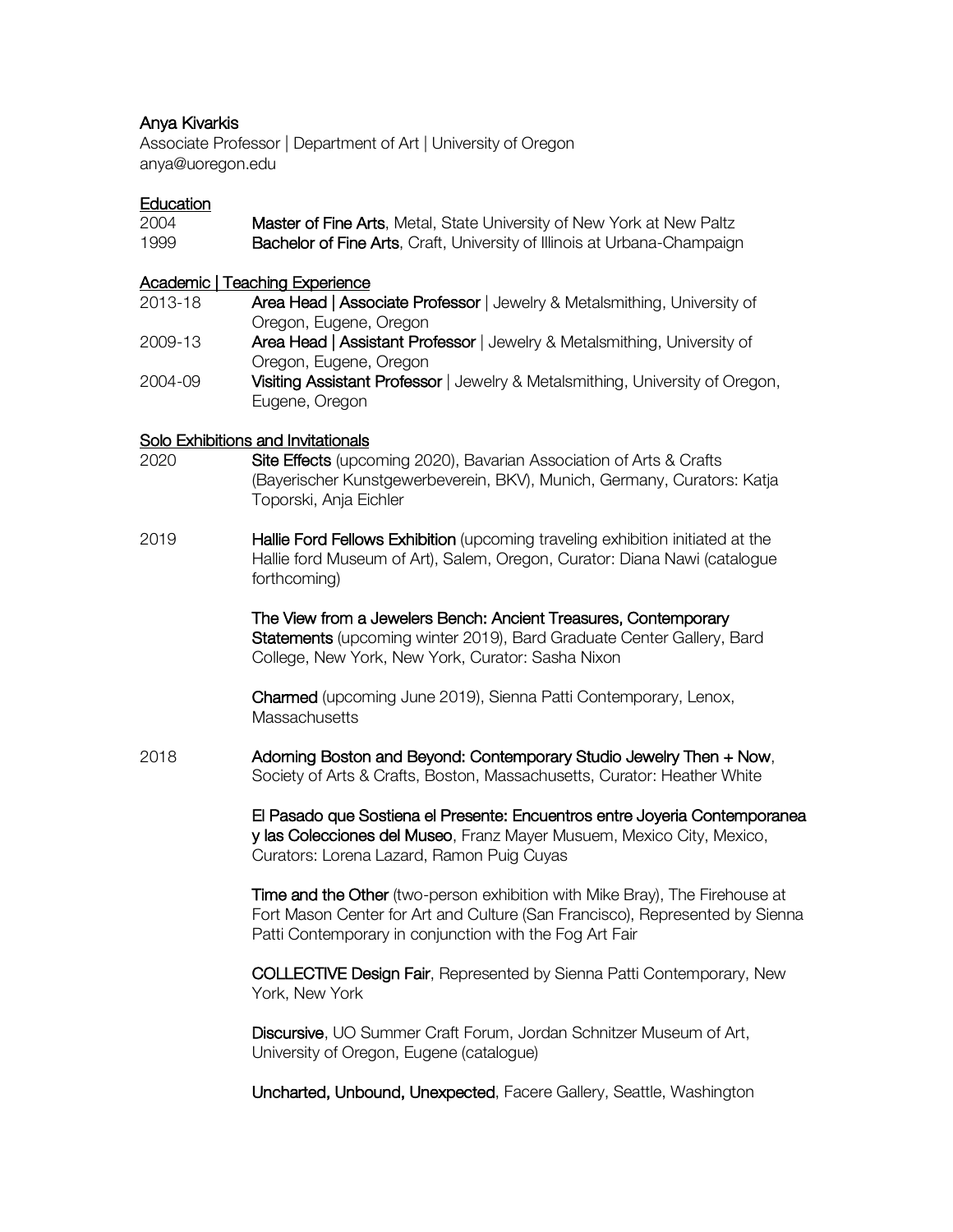2017 **Symmetry Breaking, Art Gym, Marylhurst University, Portland, Oregon,** Curator: Blake Shell (catalogue)

> Sentimental Ornamentation, Fed Gallery, Kendall College of Art & Design, Grand Rapids, Michigan, Curator: Michele L. Bosak

> Made in Oregon, Exhibition of UO Summer Craft Forum work, White Box Gallery, University of Oregon, Portland

Nasty Woman, Optik Gallery, Corvalis Oregon, Curator: Meoldy Owen

2016 The Portland2016 Biennial, White Box Gallery, curated by Michelle Grabner and presented by Disjecta Contemporary Art Center, Portland, Oregon (catalogue)

> Salon: Portland2016 Biennial, The Studio Visits, curated by Michelle Grabner and presented by Disjecta Contemporary Art Center, Portland, Oregon

Marble, Mirrors, Pictures and Darkness (two-person exhibition with Mike Bray), INOVA – Institute of Visual Arts, University of Wisconsin, Milwaukee, Wisconsin (catalogue)

Hallie Ford Fellows Exhibition, Museum of Contemporary Craft, Portland, Oregon

Go For Baroque, Racine Art Museum, Racine, Wisconsin, Curator: Lena Vigna

Advance/Retreat, ZOOM Symposium, University of Wisconsin, Milwaukee

Matched Makers: Northwest Artist Couples, Museum of Northwest Art, La Conner, Washington, Curator: Vicki Halper

Smitten Forum - Recent Work, Greenville Museum of Art, East Carolina University Symposium, Greenville, North Carolina

2015 **State of Oregon Craft**, Museum of Contemporary Craft, Portland, Oregon, Curator: Namita Gupta Wiggers

> Paducah School of Art and Design's 2015 Jewelry and Metals Invitational, Clemens Gallery, Clemens Fine Art Center, West Kentucky Community College

Smitten, Society of North American Goldsmiths Conference Exhibitions, Boston, Massachusetts (catalogue)

The Maker's Army, Jordan Schnitzer Museum of Art, University of Oregon, Eugene, Oregon

Midcareer Metalsmithing Residency Exhibition, Arrowmont School of Craft, Gatlinburg, Tennessee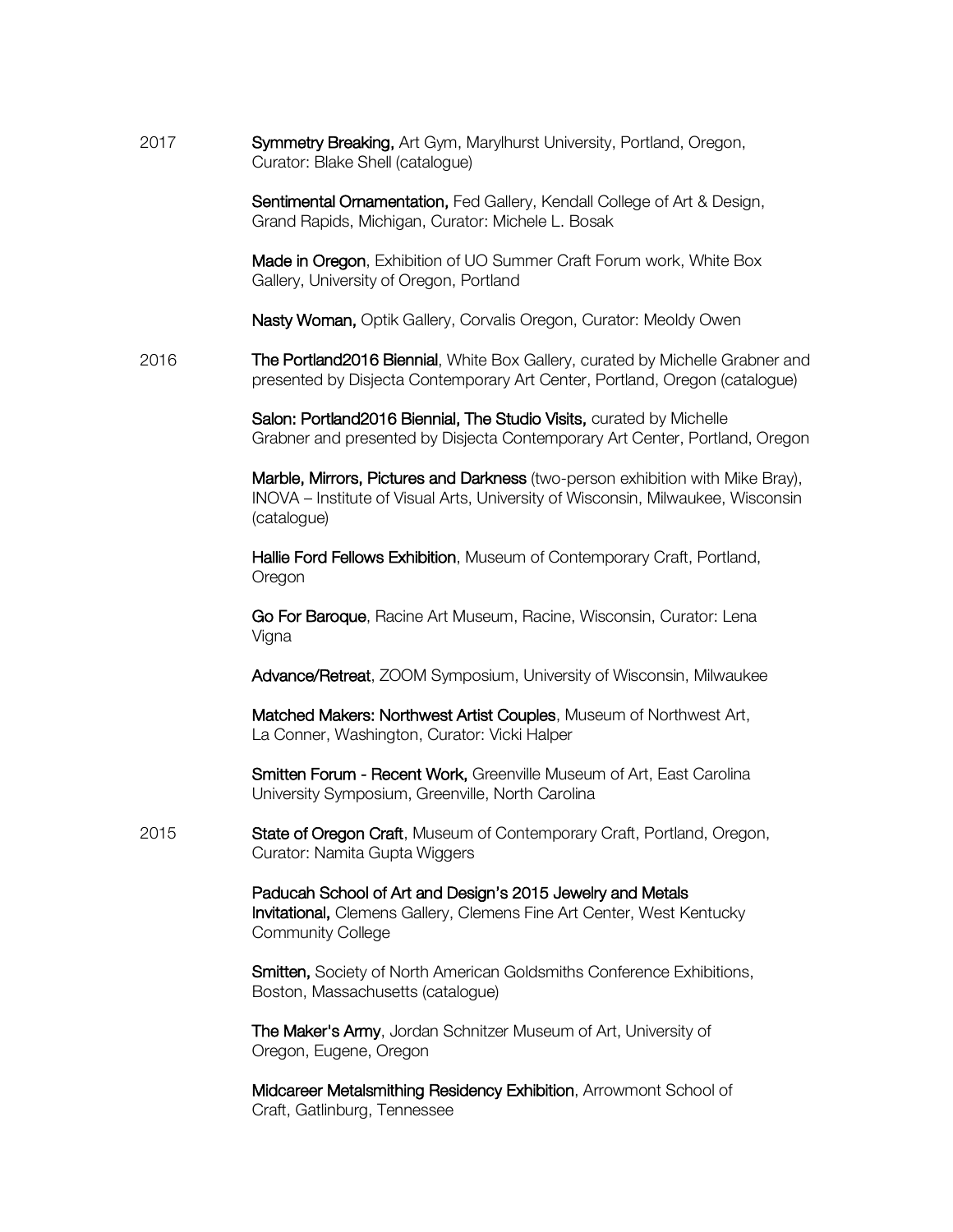| 2014 | Wear it Loud, R/R Gallery, New York, New York, curated by Platforma                                                                                                     |
|------|-------------------------------------------------------------------------------------------------------------------------------------------------------------------------|
|      | September Issue (solo exhibition), Galerie Rob Koudijs, Amsterdam,<br>Netherlands                                                                                       |
|      | <b>COLLECTIVE Design Fair, Represented by Sienna Gallery, New York, New York</b>                                                                                        |
|      | <b>COLLECT</b> , Represented by Galerie Rob Koudijs, Saatchi Gallery, London,<br>England                                                                                |
|      | KunstRAI 2014, Represented by Galerie Rob Koudijs, Amsterdam, hal 4 +<br>5, Netherlands                                                                                 |
| 2013 | In Dialogue with the Baroque, Handwerkskammer fur Munchen and<br>Oberbayern, Galerie Handwerk, Munich, Germany                                                          |
|      | <b>COLLECTIVE Design Fair, Represented by Sienna Gallery, New York, New York</b>                                                                                        |
|      | International Jewellery Exhibition, Noel Guyomarc'h Gallery, Quebec, Canada,<br>traveling to Society of North American Goldsmiths Conference, Toronto,<br>Canada        |
| 2012 | GLIMMER, Sienna Gallery, Lenox, Massachusettes                                                                                                                          |
|      | The Decorative Impulse, Villa Terrace Museum, Milwaukee, Wisconsin, Curator:<br>Yevgeniya Kaganovich                                                                    |
|      | The Long Now, Jordan Schnitzer Museum of Art, University of Oregon, Eugene,<br>Oregon, Curator: Stamatina Gregory (catalogue)                                           |
| 2011 | <b>COLLECT</b> , Represented by Galerie Rob Koudijs, Saatchi Gallery, London, UK                                                                                        |
|      | 75 Gifts for 75 Years, Museum of Contemporary Craft, Portland, Oregon,<br>Curator: Namita Gupta Wiggers (catalogue)                                                     |
| 2010 | Realizing the Neo-Palatial: Objects of Virtue and Vice, The Metal Museum,<br>Memphis, Tennessee, 2010 Exhibition in Print, Metalsmith Magazine, Curator:<br>Garth Clark |
|      | 20/20, Inaugural Exhibition, The School of Art + Design Gallery, University of<br>Illinois, Urbana-Champaign, Illinois                                                  |
|      | Adomment and Excess: Jewelry in the 21 <sup>st</sup> Century, Miami University Art<br>Museum, Oxford, Ohio, Curator: Lena Vigna (catalogue)                             |
|      | L'education Sentimentale, Solidor Art Space, Cagnes sur Mer, France, Curator:<br>Christian Alandete (catalogue)                                                         |
|      | Extreme Beauty, Glassell School of Art, Houston Art Museum, Society of North<br>American Goldsmiths Conference, Houston, Texas                                          |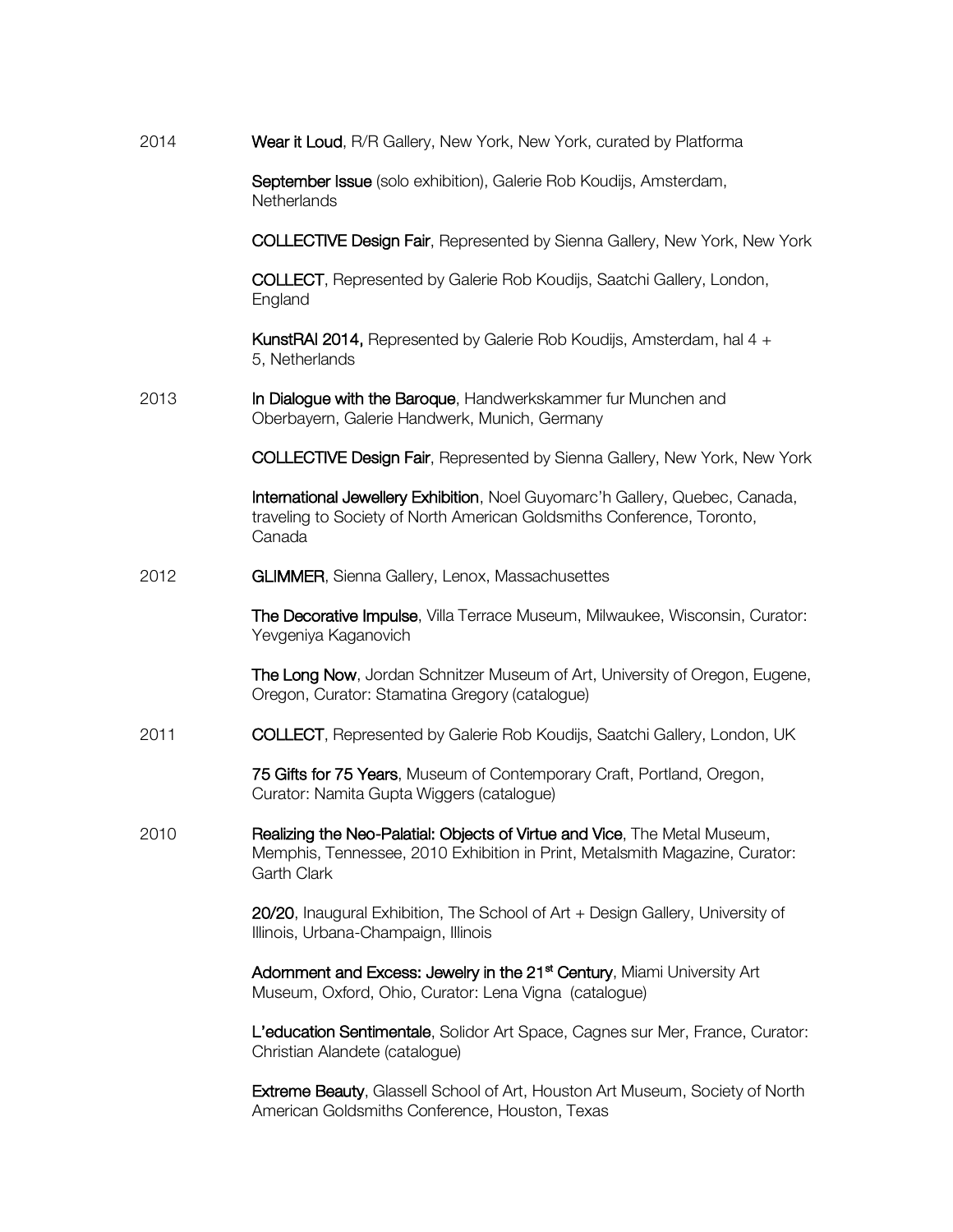|      | <b>OBJECT Rotterdam, represented by Galerie Rob Koudijs, Rotterdam,</b><br>Netherlands                                                                |
|------|-------------------------------------------------------------------------------------------------------------------------------------------------------|
|      | A Concise History of Northwest Art, Tacoma Art Museum, Tacoma,<br>Washington, Curator: Rock Huschka                                                   |
|      | Sculptural Objects Functional Art (SOFA) Chicago, Represented by Sienna<br>Gallery, Chicago, Illinois                                                 |
| 2009 | So Fake, They'll Think It's Real, Sienna Gallery, Lenox, Massachusetts                                                                                |
|      | Sculptural Objects Functional Art (SOFA) Chicago, represented by Sienna<br>Gallery, Chicago, Illinois                                                 |
|      | Call + Response, Contemporary Craft Museum, Portland, Oregon, Curator:<br>Namita Gupta Wiggers (catalogue)                                            |
|      | The Sting, Manchester Art Gallery, Manchester, UK, Curator: Jo Bloxham<br>(catalogue)                                                                 |
|      | OBJECT Rotterdam, represented by Galerie Rob Koudijs, Rotterdam,<br>Netherlands                                                                       |
|      | Sculptural Objects Functional Art (SOFA) New York, represented by Sienna<br>Gallery, New York, New York                                               |
| 2008 | Vanishing Point (Solo exhibition), Galerie Rob Koudijs, Amsterdam, Netherlands,<br>(catalogue)                                                        |
|      | The Surrealist Impulse, Tacoma Art Museum, Tacoma, Washington, Curator:<br>Rock Hushka                                                                |
|      | Bridge Art Fair NY, represented by Sienna Gallery, New York, New York                                                                                 |
|      | 18KGoldTone, Opulent Project Space, Portland, Oregon                                                                                                  |
|      | Sculptural Objects Functional Art (SOFA) New York, represented by Sienna<br>Gallery, New York, New York                                               |
|      | White on White (Solo Exhibition), Lamar Dodd School of Art Broad Street<br>Gallery, University of Georgia, Athens, Georgia                            |
|      | Craft + Content, Landmark Gallery, Texas Tech University, Lubbock, Texas<br>(catalogue)                                                               |
|      | Pioneers of Art Jewelry from America, traveling exhibition in Japan, The Ueno<br>Royal Museum, Tokyo, The Museum of Arts and Craft, Itami city, Hyogo |

Prefecture, Sendia Mediatheque Gallery, Sendai City, Miyagi Prefecture, Design Gallery, 4th Floor of the International Design Center, Nagoya City, Aichi Prefecture, Mitsubishi Artium Imz 8th Floor, Fukuoka City, Fukuoka Prefecture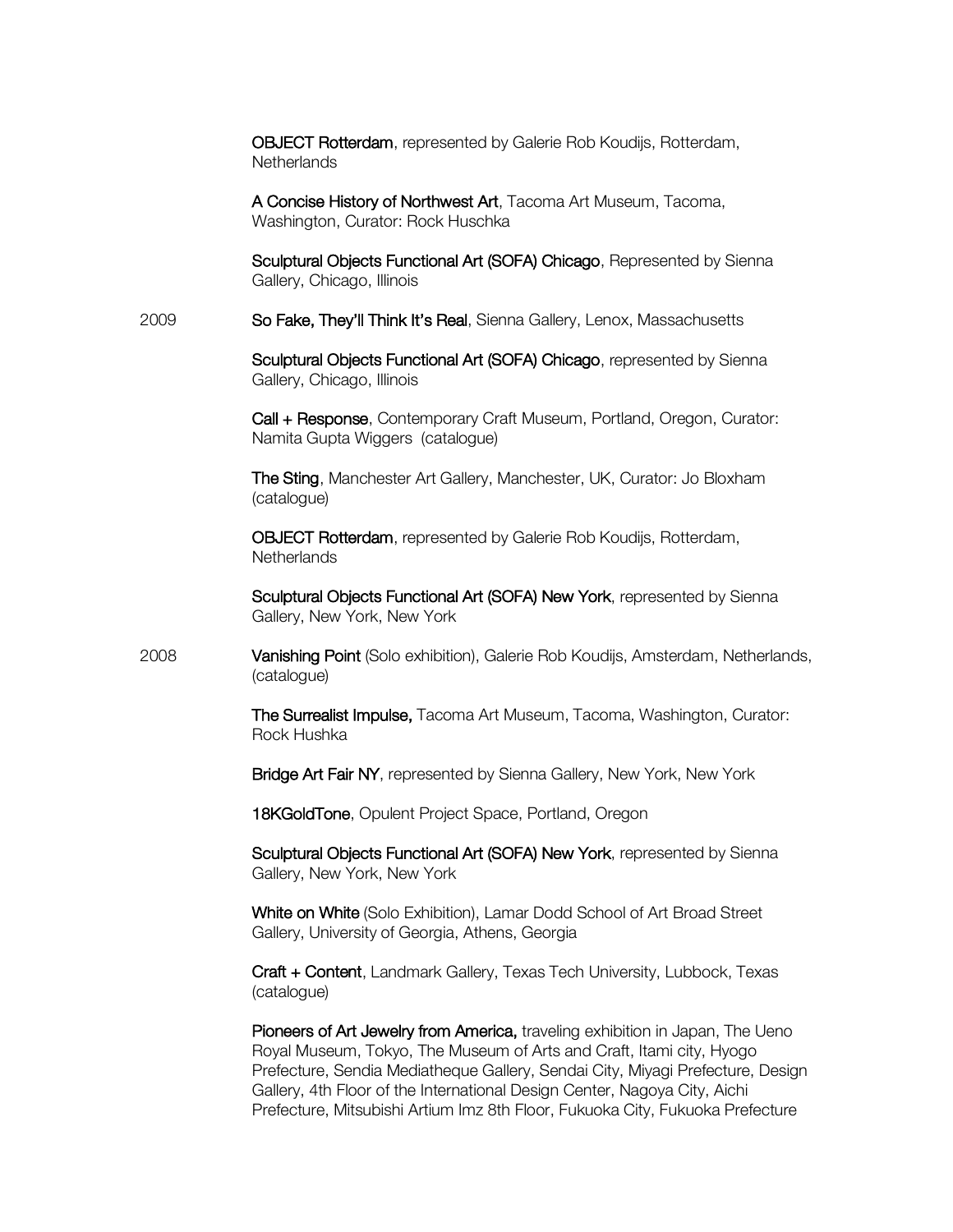(catalogue) 2007 **Blind Spot** (Solo Exhibition), Sienna Gallery, Lenox, Massachusetts (catalogue) Emerging Jewelers, Sculptural Objects Functional Art (SOFA) Chicago, Sienna Gallery, Lenox, Massachusetts (catalogue) NewArt Northwest, Jordan Schnitzer Museum of Art, Eugene, Oregon, Curator: Lawrence Fong Laced With History, John Michael Kohler Art Center, Sheboygen, Wisconsin, Curator: Lena Vigna, (catalogue) White Out: Yevgeniya Kaganovich and Anya Kivarkis, Gallery M, Cleveland, Ohio, traveled to Lowe Jewelry Studio, Rehoboth Beach, Delaware 2006 RAZZLE DAZZLE, John Michael Kohler Art Center, Sheboygen, Wisconsin, Curator: Lena Vigna Eye Contact, Jordan Schnitzer Museum of Art, Eugene, Oregon 2005 Sculptural Objects Functional Art (SOFA) Chicago, Sienna Gallery, Lenox, **Massachusetts** Juxtapositions / Markers of Contemporary Metals II, Samuel Dorsky Museum of Art, New Paltz, New York State University of New York-New Paltz selected Alumni Exhibition, D&H Canal Museum, High Falls, New York Emerging Jewelers Exhibition, Sienna Gallery, Lenox, Massachusetts 2004 Marzee Graduate Show 2004, Galerie Marzee, Nijmegen, The Netherlands, MIDORA Leipzig – Jewellery Exhibition, represented by Galerie Marzee. Leipzig, Germany Selected Exhibitions 2007 Schmuck 2007, International Jewelry Exhibition, New Munich Trade Fair Center, Munich, Germany (catalogue), Curator: Ramon Puig Cuyas 8<sup>th</sup> Northwest Biennial, Tacoma Art Museum, Tacoma, Washington, Jurors:

2006 **Coming Into View**, Society of North American Goldsmiths Conference (Yaan Wooley, Chicago), Chicago, Illinois, traveled to Lowe Gallery, Rehoboth Beach, Delaware, and Jordan Schnitzer Museum of Art, Eugene, Oregon, Curators: Mary Hallam Pearse and Sakurako Shimizu

Museum of American Art (catalogue)

Rock Hushka, Curator, Tacoma Art Museum, David Kiehl, Curator – Whitney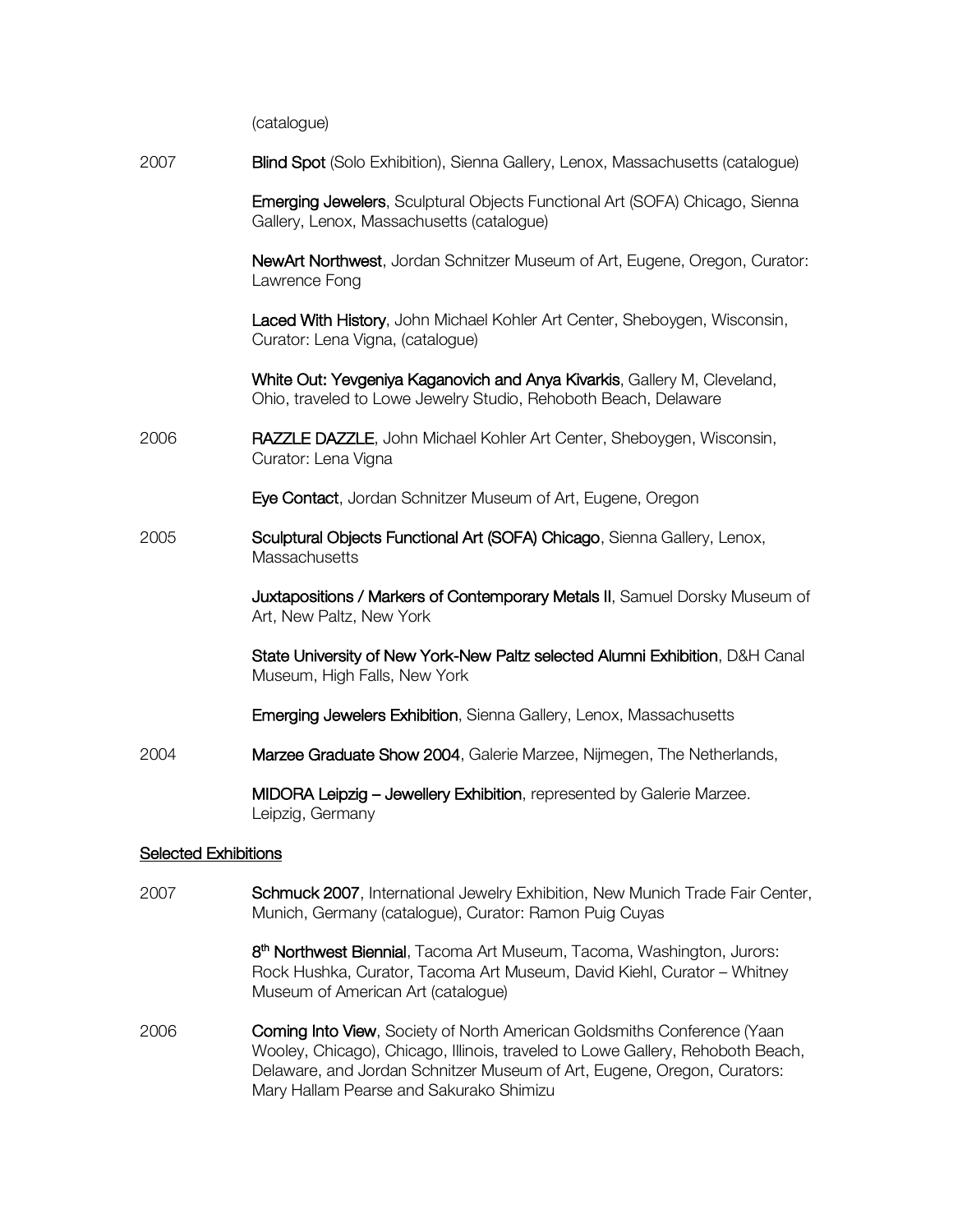Metamorphosis, Enamelist Society Conference Exhibition, Arrowmont School of Arts and Crafts, Gatlinburg, Tennessee (catalogue)

Craft Forms 2005, Wayne Art Center, Wayne, Pennsylvania, Juror: David R. **McFadden** 

2002 Openings, Heaven Gallery, Chicago, Illinois

16<sup>th</sup> Evanston + Vicinity Biennial, Evanston Art Center, Evanston, Illinois, Jurors: Kathy Cottong, Michael Rooks, Curators, Chicago Museum of Contemporary Art

24<sup>th</sup> Annual Contemporary Crafts Exhibition, Mesa Arts Center, Mesa, Arizona, Juror: Mark R. Leach

#### Visiting Artist | Public Lectures | Symposia

| 2018 | Visiting Artist, Texas Metals Symposium, Texas Tech University, Texas                                                                                            |
|------|------------------------------------------------------------------------------------------------------------------------------------------------------------------|
|      | Panelist, Discursive Exhibition - Catalytic Conversation, Jordan Schnitzer<br>Museum of Art, University of Oregon, Eugene                                        |
| 2017 | Visiting Artist, Myers School of Art, University of Akron, Akron, Ohio                                                                                           |
|      | Visiting Artist, Edinboro University, Edinboro, Pennsylvania                                                                                                     |
|      | Panelist, Object Permanence, 2017 NCECA (National Council on<br>Education for the Ceramic Arts Conference, Portland, Oregon                                      |
|      | Panelist, Conversation on Craft: Method Fetishes and Affordance, Oregon<br>College of Art & Craft (OCAC), Portland, Oregon                                       |
| 2016 | Visiting Lecturer, ZOOM Symposium, University of Wisconsin-Milwaukee,<br>Wisconsin                                                                               |
|      | Gallery Lecture, Marble, Mirrors, Pictures and Darkness, INOVA (Institute of<br>Visual Art), University of Wisconsin-Milwaukee                                   |
|      | Panelist, INOVA (Institute of Visual Arts), ZOOM Symposium, University of<br>Wisconsin-Milwaukee, Wisconsin                                                      |
|      | Panelist, Critique In Craft, Chipstone Foundation, Zoom Symposium,<br>University of Wisconsin, Milwaukee                                                         |
|      | Panel Moderator, Function Onwards, On Function Exhibition, INOVA,<br>(Institute of Visual Arts), ZOOM Symposium, University of Wisconsin-Milwaukee,<br>Wisconsin |
|      | UO Today, Interview, Oregon Humanities Center, University of Oregon,<br>Eugene, Oregon                                                                           |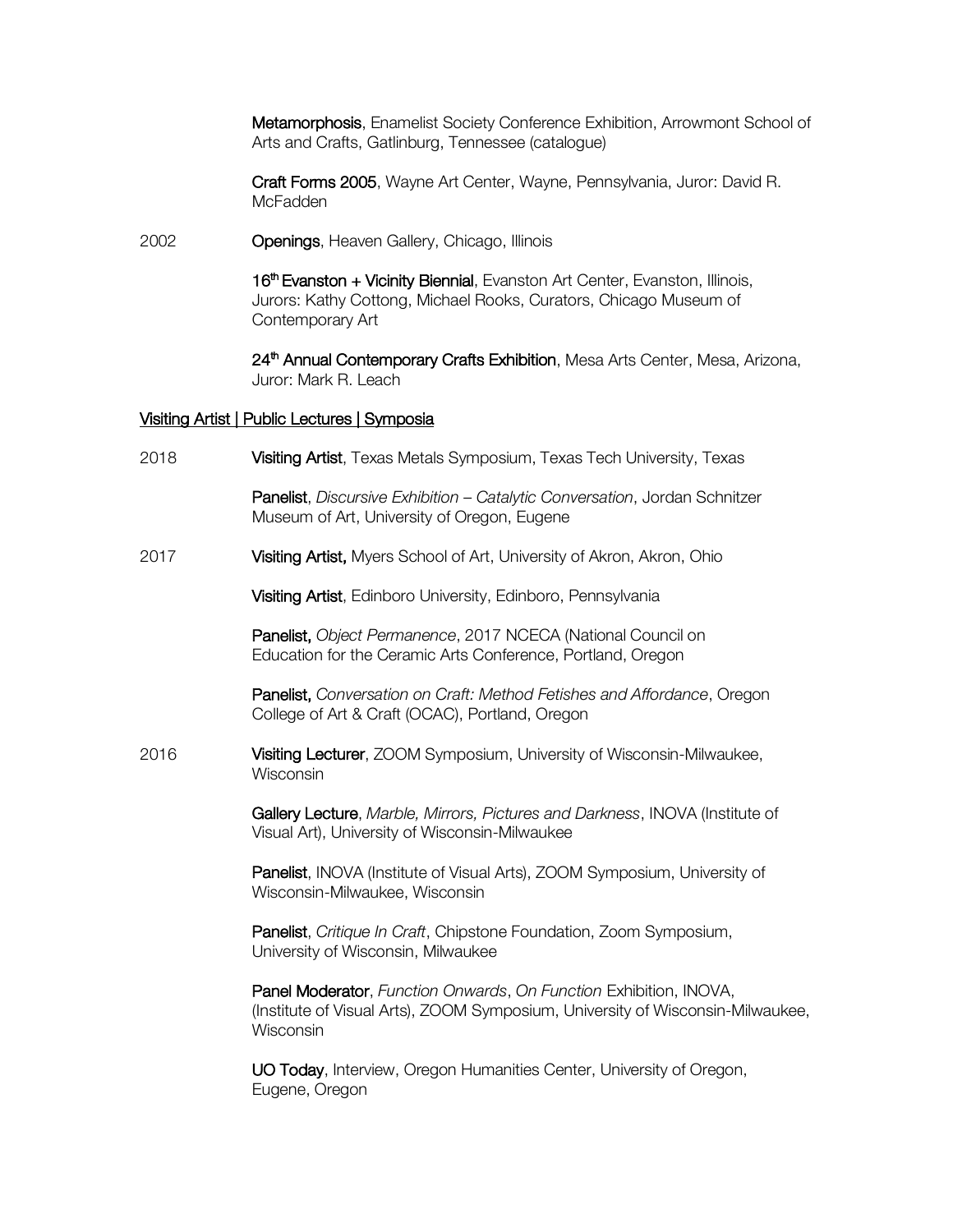| 2015 | Visiting Lecturer, State University of New York at New Paltz (SUNY),<br>New Paltz, New York                                                                                                        |
|------|----------------------------------------------------------------------------------------------------------------------------------------------------------------------------------------------------|
|      | Visiting Lecturer, RISD (Rhode Island School of Design), Providence, Rhode<br>Island                                                                                                               |
|      | Visiting Artist/Critic, Cranbrook Academy, Bloomfield Hills, Michigan                                                                                                                              |
|      | Visiting Artist, Seattle Metals Guild, Seattle Pacific University, Seattle,<br>Washington                                                                                                          |
| 2014 | Educators' Dialogue Panelist, 2014 Society of North American<br>Goldsmiths Conference, Minneapolis, Minnesota                                                                                      |
| 2013 | Visiting Critic, RISD (Rhode Island School of Design), Providence, Rhode Island                                                                                                                    |
|      | Visiting Artist, Texas Metals Symposium, Texas Tech University, Lubbock,<br>Texas                                                                                                                  |
|      | Panelist, Research Practices, Oregon College of Arts & Craft, Portland, Oregon                                                                                                                     |
|      | Visiting Lecturer, University of Wisconsin, Madison, Wisconsin                                                                                                                                     |
| 2012 | Panelist, The Decorative Impulse, Moderated by Ethan Lasser, Villa Terrace<br>Museum, Milwaukee, Wisconsin                                                                                         |
|      | Visiting Artist, University of Wisconsin-Milwaukee, Wisconsin                                                                                                                                      |
| 2011 | Panelist, Educators' Dialogue, 2011 Society of North American Goldsmiths<br>Conference, Seattle, Washington                                                                                        |
| 2010 | Visiting Lecturer, Digital Scholars Symposium, University of Oregon, Eugene,<br>Oregon                                                                                                             |
| 2009 | Visiting Artist, Oregon College of Art and Craft   Pacific Northwest College of Art<br>(PNCA) graduate program in Applied Craft + Design (Abby McGehee Craft<br>History seminar), Portland, Oregon |
| 2008 | Visiting Artist   Scholar Lecture Series, University Of Georgia, Athens, Georgia                                                                                                                   |
|      | Visiting Artist, California College of the Arts, San Francisco & Oakland, California                                                                                                               |
|      | Panelist, Experiencing Craft, Crafting Experience, in conjunction with 'The<br>Thinking Body' exhibition, San Francisco Museum of Craft + Design, San<br>Francisco, California                     |
|      | Panel Development and Co-Moderator, Shifting Pedagogy in the Field,<br>Educators' Dialogue, 2008 Society of North American Goldsmiths Conference,<br>Savannah, Georgia                             |
|      | Lecture on The Thinking Body, Jordan Schnitzer Museum of Art, Eugene,                                                                                                                              |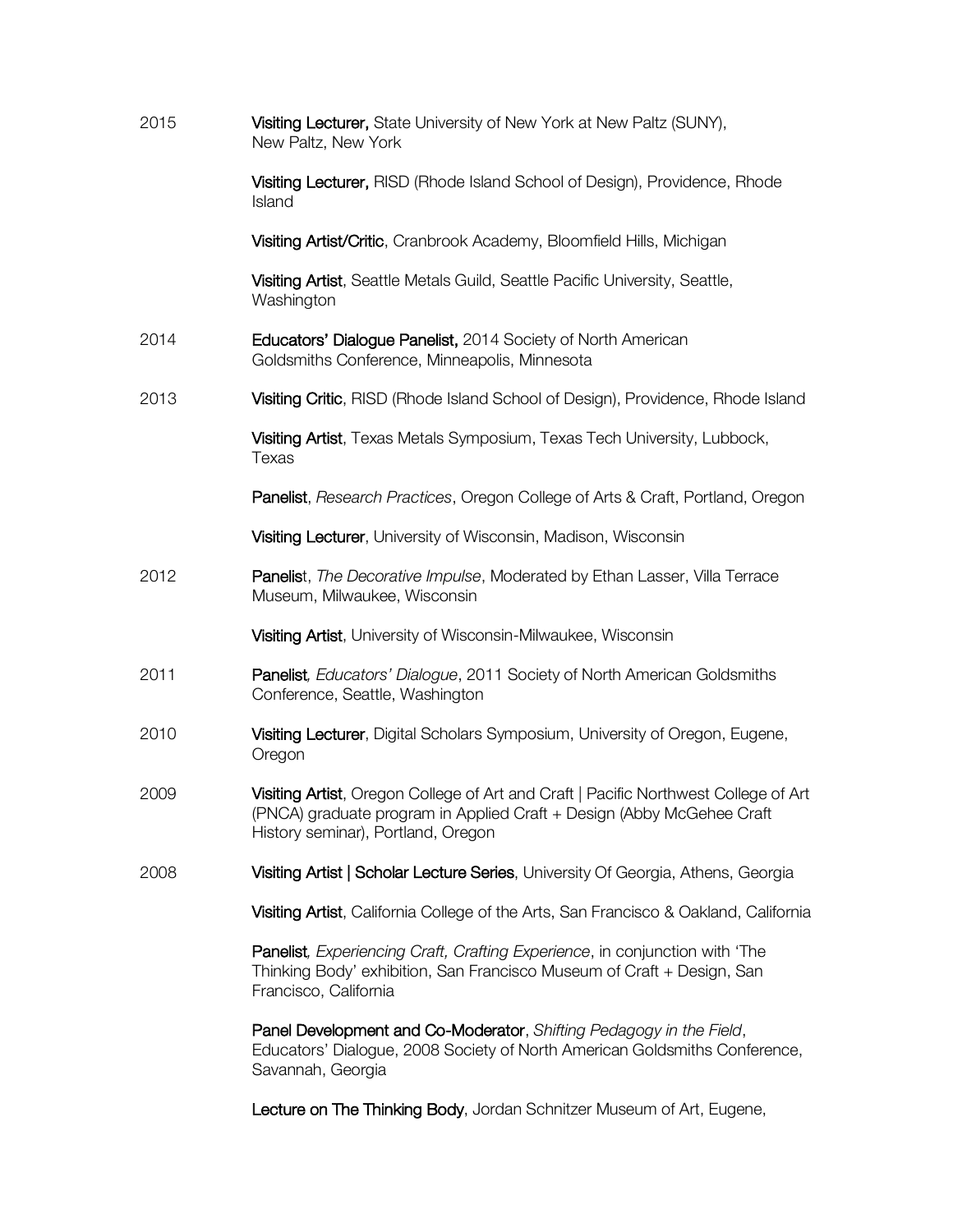#### Oregon

| 2007        | <b>NewArt Northwest Lecture,</b> Jordan Schnitzer Museum of Art, Eugene, Oregon                                                                |
|-------------|------------------------------------------------------------------------------------------------------------------------------------------------|
|             | <b>Emerging Jewelers Lecture Series, Sculptural Objects Functional Art (SOFA)</b><br>Chicago, Illinois                                         |
| 2005        | <b>Panelist, On Collecting, Art Jewelry Forum Symposium, Samuel Dorsky</b><br>Museum of Art, State University of New York, New Paltz, New York |
|             | <b>Visiting Artist, University of Wisconsin-Milwaukee, Wisconsin</b>                                                                           |
| 1999-00     | <b>Visiting Artist, Cartier 1900-1939 Exhibition, Field Museum of</b><br>Natural History, Chicago, Illinois                                    |
| Residencies |                                                                                                                                                |
| 2020        | <b>Resident (upcoming), Mid-Career Metals Residency, Arrowmont School of Arts</b>                                                              |

2016 **Resident**, INOVA (Institute of Visual Art), Jewelry & Metalsmithing Program, University of Wisconsin, Milwaukee, Wisconsin

and Crafts, Gatlinburg, Tennessee

2015 **Resident, Mid-Career Metals Residency, Arrowmont School of Arts and** Crafts, Gatlinburg, Tennessee

> Resident, Smitten Forum 2015, Pocosin Arts Center, Columbia, North **Carolina**

# Awards | Honors

| 2017 | Career Opportunity Grant, Oregon Arts Commission and the Ford Family<br>Foundation Mid-Career Grant, Oregon                        |
|------|------------------------------------------------------------------------------------------------------------------------------------|
|      | Finalist, Susan Beech Mid-Career Artist Grant, Art Jewelry Forum, Mill Valley,<br>California                                       |
| 2016 | Hallie Ford Fellowship, The Ford Family Foundation, Roseburg, Oregon                                                               |
| 2014 | Fund for Faculty Excellence Award, University of Oregon, Eugene,<br>Oregon                                                         |
|      | Career Opportunity Grant, Oregon Arts Commission and the Ford Family<br>Foundation Mid-Career Grant, Oregon                        |
|      | <b>Individual Artist Fellowship, Oregon Arts Commission, Salem, Oregon</b>                                                         |
| 2011 | <b>Summer Research Award, Dean's Fellowship, School of Architecture &amp;</b><br>Allied Arts, University of Oregon, Eugene, Oregon |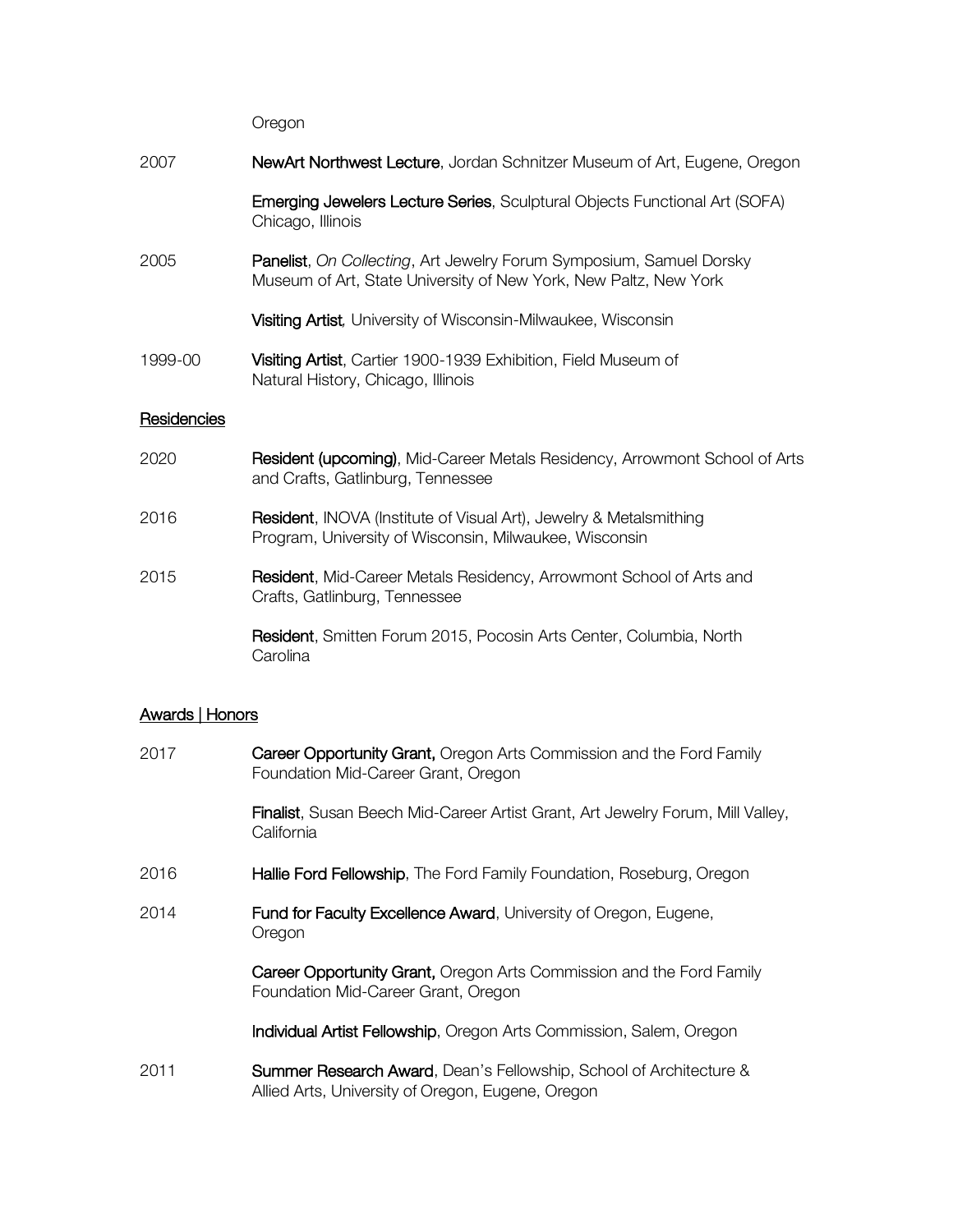| 2009               | Nominee, Louis Comfort Tiffany Foundation Biennial Award in Art, New York,<br>New York                                                                                                                                                                                     |
|--------------------|----------------------------------------------------------------------------------------------------------------------------------------------------------------------------------------------------------------------------------------------------------------------------|
| 2008               | Individual Artist Fellowship, Oregon Arts Commission, Salem, Oregon                                                                                                                                                                                                        |
| 2007               | Rotasa Foundation Grant, in support of catalogue for curated exhibition, The<br>Thinking Body, Mill Valley, California                                                                                                                                                     |
| 2006               | National 2006 Emerging Artist Award, Sienna Gallery, Lenox Massachusetts                                                                                                                                                                                                   |
| 2002               | Research and Creative Project Award Grant, State University of New York, New<br>Paltz, New York                                                                                                                                                                            |
|                    | CAAP (Community Arts Assistance Program) Grant, Department of Cultural<br>Affairs, Chicago, Illinois                                                                                                                                                                       |
| 2001               | Finalist Award, Illinois Arts Council, Chicago, Illinois                                                                                                                                                                                                                   |
| Curatorial         |                                                                                                                                                                                                                                                                            |
| 2007-8             | Co-Curator, (with Kate Wagle), The Thinking Body, Jordan Schnitzer Museum<br>of Art, Eugene, Oregon, traveled to the San Francisco Museum of Craft +<br>Design, San Francisco, California                                                                                  |
| <b>Works Cited</b> |                                                                                                                                                                                                                                                                            |
| 2018               | Nixon, Sasha, Interview, Bard Graduate Center, Craft, Art, and Design Oral<br>History Project, New York, New York                                                                                                                                                          |
|                    | Lambert, Matt, 'Cathecting Between the Like and the Love,' Metalsmith<br>Magazine, Vol 28, No. 3 (Fall 2018): 22-25                                                                                                                                                        |
| 2017               | Radulescu, Adriana, Art Jewelry Forum Interview on the Susan Beech<br>Mid-Career Award Finalists, Art Jewelry Forum Blog                                                                                                                                                   |
|                    | A Reader on Place and Work: The Portland2016 Biennial, Exhibition Catalogue,<br>Disjecta Contemporary Art Center, Portland, Oregon                                                                                                                                         |
| 2016               | Rankin, Kelsey Anne, 'All That Glitters is not Gold,' Eugene Weekly, 6 October<br>2016:                                                                                                                                                                                    |
|                    | Dafoe, Taylor, 'Q & A with Michelle Grabner, Artist and Curator of the<br>Portland2016 Biennial,' BLOUINARTINFO blog, 30 June 2016<br><http: 1440433="" michelle-grabner-<br="" news="" qa-with="" story="" www.blouinartinfo.com="">artist-and-curator-of-the&gt;</http:> |
|                    | Miller, Briana, 'Portland2016 Biennial offers broadest survey yet of<br>contemporary art in Oregon,' 4 July 2016                                                                                                                                                           |
|                    | Indrisek, Scott, 'Engaging the State: The Portland Biennial's Sprawling Joys,'<br>BLOUINARTINFO blog, 20 July 2016                                                                                                                                                         |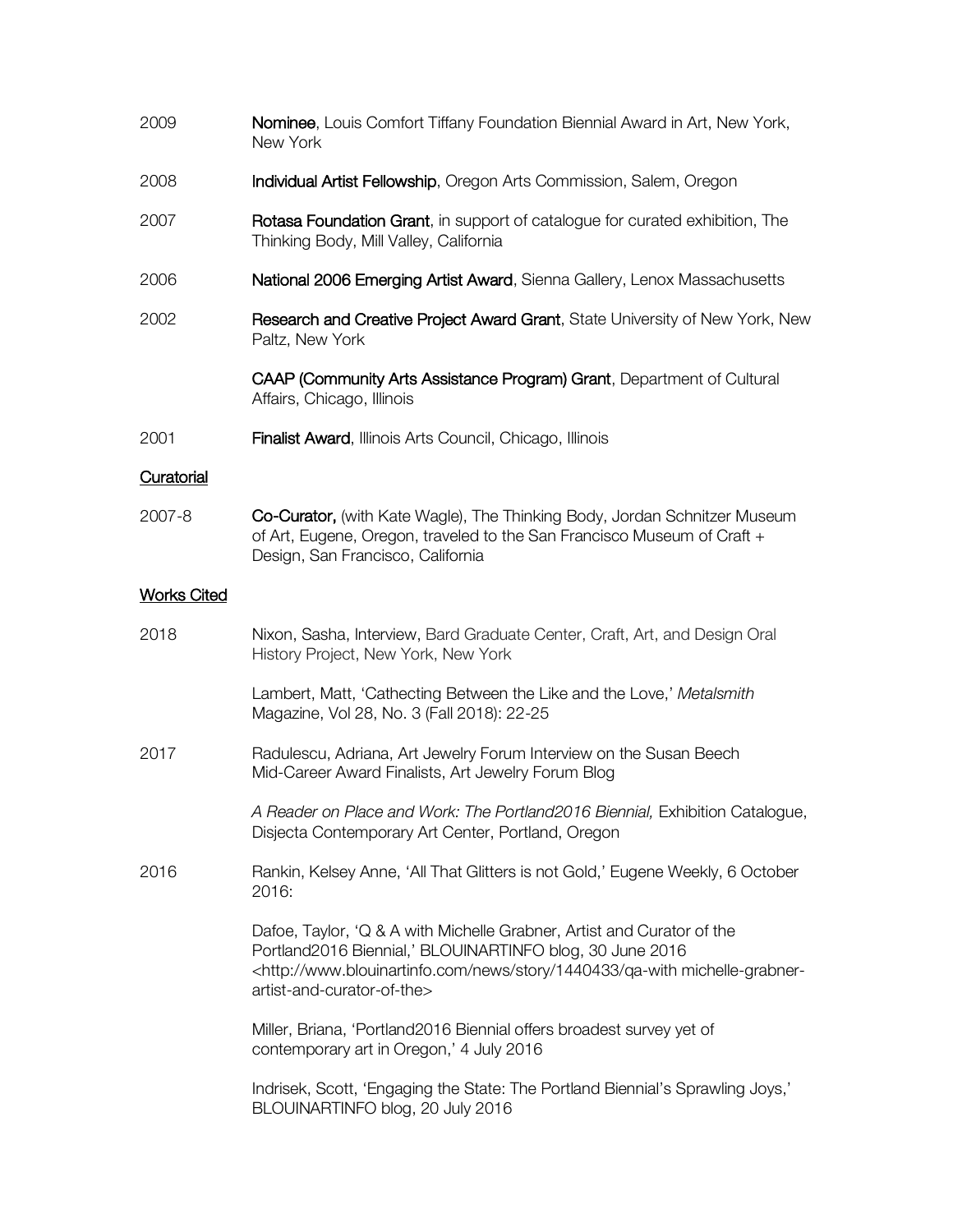|      | <http: 1460898="" engaging-the-state-the-<br="" news="" story="" www.blouinartinfo.com="">portland-biennials-sprawling-joys&gt;</http:>                                                  |
|------|------------------------------------------------------------------------------------------------------------------------------------------------------------------------------------------|
|      | Wang, Amy, 'Hallie Ford Fellowships,' The Oregonian, 24 June 2016, p. MR10                                                                                                               |
|      | Marble, Mirrors, Pictures and Darkness catalogue, INOVA - Institute of Visual<br>Arts, University of Wisconsin, Milwaukee, Wisconsin                                                     |
|      | Minerath, Kat, 'INOVA offers an austere exhibit for contemplation,' Wisconsin<br>Gazette, 7 April 2016                                                                                   |
| 2015 | Wagle, Kate, Connective Conversations: Inside Oregon Art 2011-14,<br>The Ford Family Foundation and the University of Oregon Curator and Critic<br>Tours                                 |
| 2014 | Kaganovich, Yevgeniya, 'The Decorative Impulse and the New Aesthetic<br>Democracy,' Panel paper, College Art Association, Chicago, Illinois                                              |
|      | Cummins, Susan, Art Jewelry Forum Interview, Art Jewelry Forum Blog, 25<br>March<br>2014, <http: ajf-blog="" anya-kivarkis-september-<br="" www.artjewelryforum.org="">issue&gt;</http:> |
| 2012 | Wiggers, Namita, 75 Gifts for 75 Years, exhibition catalogue, cover image,<br>Museum of Contemporary Craft, Portland, Oregon                                                             |
|      | Gregory, Stamatina, The Long Now, exhibition catalogue, Jordan Schnitzer<br>Museum of Art, Eugene, Oregon                                                                                |
|      | Wilson, Fo, 'The Decorative Impulse', exhibition review, American Craft Council<br>Blog, 5 April 2012 <http: decorative-impulse="" post="" www.craftcouncil.org=""></http:>              |
|      | Bonnie North, Interview on 'The Decorative Impulse', Lake Effect, National<br>Public Radio, WUWM, Milwaukee, 15 February 2012                                                            |
|      | Schrijver, Ward, Galerie Rob Koudijs (GRK) Magazine, 5 Years 08-12                                                                                                                       |
| 2011 | Alandete, Christian, L'education Sentimentale, exhibition catalogue, Solidor Art<br>Space, Cagnes sur Mer, France                                                                        |
|      | den Besten, Liesbeth, On Jewellery: A Compendium of International<br>Contemporary Art Jewelry, Germany: Arnoldsche Art Publishers, 2011                                                  |
|      | Le Van, Marthe, 21 <sup>st</sup> Century Jewelry: The Best of the 500 Series, Asheville,<br>North Carolina: Lark Books, 2011                                                             |
|      | Craig, Gabriel, 'Namita Gupta Wiggers in Conversation,' Art Jewelry Forum<br>Blog, 21 May 2011, < http://www.artjewelryforum.org/interviews/namita-gupta-<br>wiggers-conversation>       |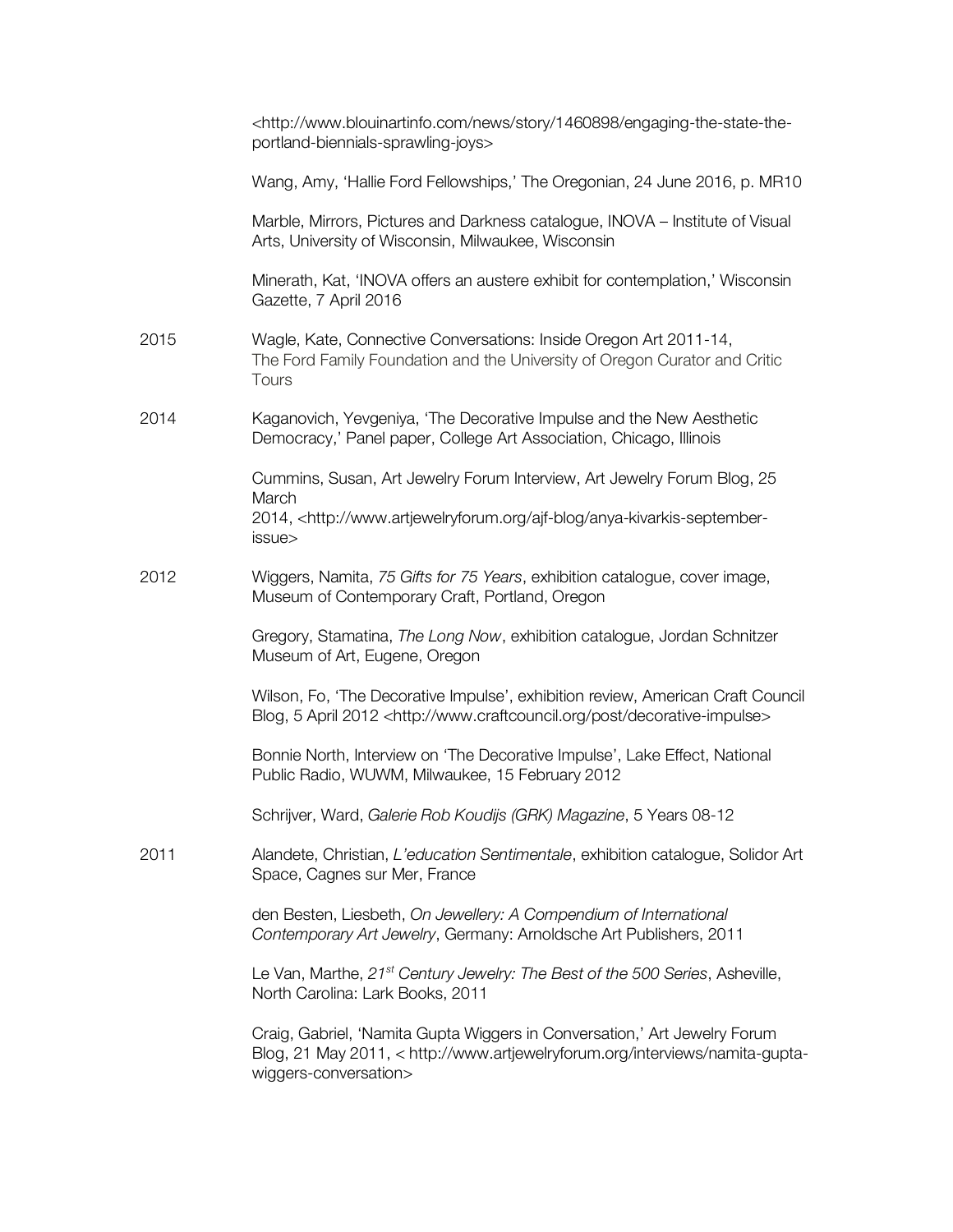| 2010 | Clark, Garth, 'Neo-Palatial: Objects of Virtue and Vice,' Exhibition in Print,<br>Metalsmith Magazine, Vol. 30, No. 4 (Summer 2010): 42-43                                                                                                                                 |
|------|----------------------------------------------------------------------------------------------------------------------------------------------------------------------------------------------------------------------------------------------------------------------------|
|      | Clark, Garth, 'Neo-Palatial: Objects of Virtue and Vice,' Sculptural Objects<br>Functional Art (SOFA) Chicago 2010 Catalogue, Chicago, Illinois                                                                                                                            |
|      | Vigna, Lena, Adornment and Excess: Jewelry in the 21 <sup>st</sup> Century, Exhibition<br>Catalogue, Miami University Art Museum, Miami, Ohio.                                                                                                                             |
|      | Wiggers, Namita, 'Curatorial Conundrums: Exhibition Contemporary Art Jewelry<br>In a Museum,' Art Jewelry Forum Blog, 19 October 2010<br><http: articles="" curatorial-conundrums-exhibiting-<br="" www.artjewelryforum.org="">contemporary-art-jewelry-museum&gt;</http:> |
|      | Strauss, Cindi, 'At the Crossroads of Trends and Traditions: Emerging<br>American Jewelry Artists Today,' Art Jewelry Forum Blog, 21 September 2010<br><http: cindi-strauss-conversation="" interviews="" www.artjewelryforum.org=""></http:>                              |
|      | Vigna, Lena, 'Notes on Excess,' Art Jewelry Forum Blog, 23 April 2010<br><http: articles="" notes-excess="" www.artjewelryforum.org=""></http:>                                                                                                                            |
|      | Rock Hushka, 'Holding Objects: What It Means to Wear Jewelry - The<br>Psychoanalytic Mechanisms,' SOFA New York Lecture Series, New York                                                                                                                                   |
|      | Rock Hushka, 'Holding Objects: The Psychoanalytic Mechanisms of Wearing<br>Jewelry,' Art Jewelry Forum Blog, 20 September 2010<br><http: articles="" holding-objects-psychoanalytic-<br="" www.artjewelryforum.org="">mechanisms-wearing-jewelry&gt;</http:>               |
|      | Marta Serrats, Jewelry Design Handbook, Antwerp, Belgium: BooQs, Mul<br>edition, 2010                                                                                                                                                                                      |
| 2009 | Simon, Marjorie, 'Objects of Remembrance; Contemporary Mourning Jewelry,'<br>Metalsmith Magazine, Vol 29, No. 5, (Fall 2009): 22-31                                                                                                                                        |
|      | McGehee, Abby, 'Strategies for Loss: Thinking and (Re)making the Past,' Call +<br>Response exhibition catalogue, Museum of Contemporary Craft, Portland,<br>Oregon                                                                                                         |
|      | Vigna, Lena and Wiggers, Namita, 'Mining History; Ornamentalism Revisited,'<br>Metalsmith Magazine, Vol. 29, No. 3 (Spring 2009): 46-57                                                                                                                                    |
|      | Schrijver, Ward, Galerie Rob Koudijs (GRK) Magazine, 2 Years 08/09: 12-13                                                                                                                                                                                                  |
|      | Cross Gans, Jennifer, 'The Thinking Body,' exhibition review, Metalsmith<br>Magazine, Vol 29, No.3 (Spring 2009): 60                                                                                                                                                       |
|      | Vigna, Lena 'Heirlooms, Navigating the Personal in Contemporary Jewelry,' Art<br>Jewelry Forum Blog, 21 June 2009<br><http: articles="" heirlooms-navigating-personal-<br="" www.artjewelryforum.org="">contemporary-jewelry&gt;</http:>                                   |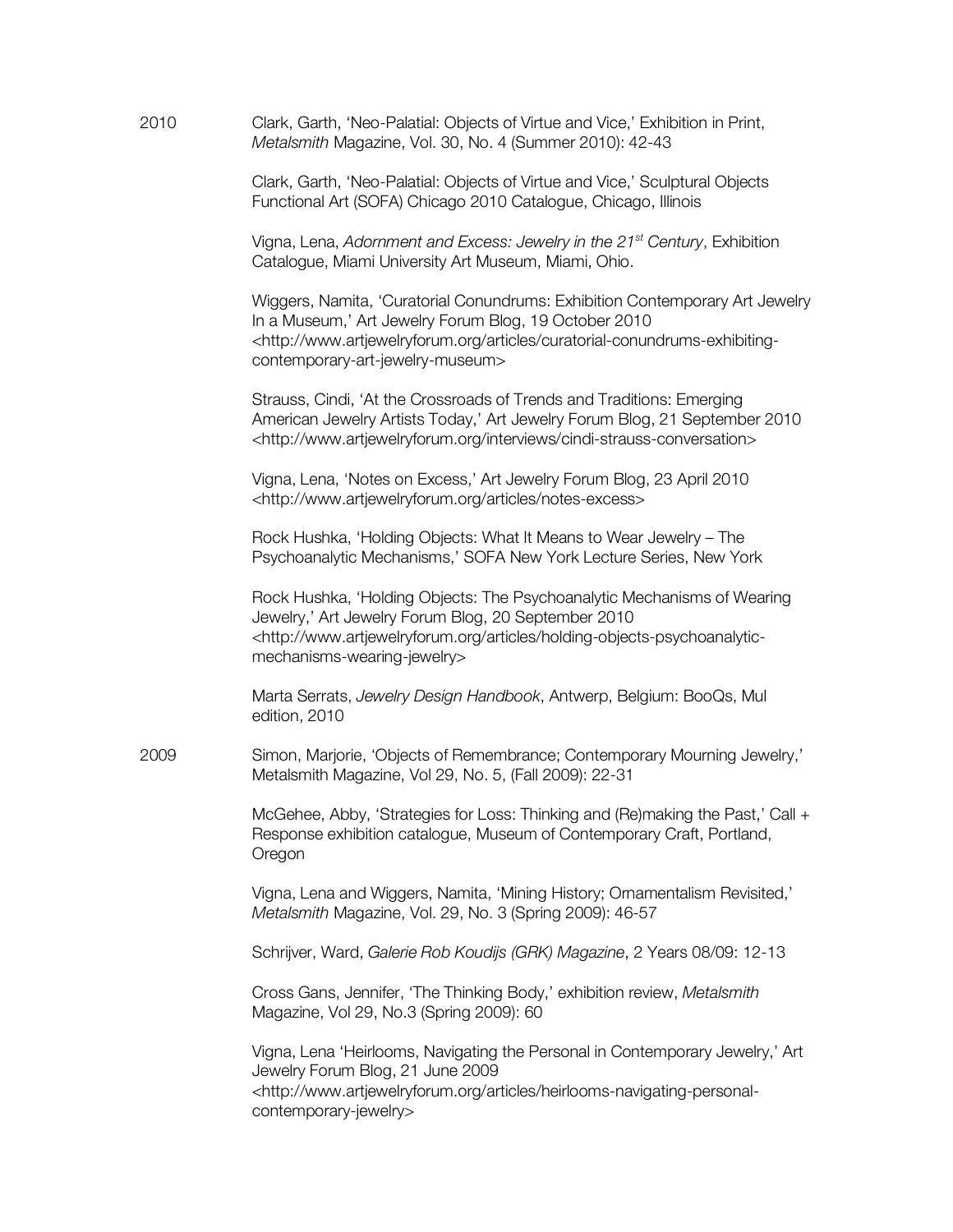|      | Bloxham, Jo, Sting of Passion, exhibition catalogue, Manchester Art Gallery,<br>Manchester, England                                                                                                                           |
|------|-------------------------------------------------------------------------------------------------------------------------------------------------------------------------------------------------------------------------------|
|      | The Thinking Body, exhibition catalogue, with essays by Glenn Adamson and<br>Matthew Stadler, Jordan Schnitzer Museum of Art, Eugene, Oregon                                                                                  |
| 2008 | de Krause, Alyssa, 'Anya Kivarkis : Blind Spot,' Exhibition Review, Metalsmith<br>Magazine, Vol. 28, No.2 (Spring 2008): 52                                                                                                   |
|      | Wagle, Kate, Blind Spot, exhibition catalogue, Lennox, Massachusetts: Q<br>Press, 2008                                                                                                                                        |
|      | Kozlowski, Carissa, Jewellery Design, Cologne, Germany: Daab Publishers,<br>2008                                                                                                                                              |
|      | Bijoux: Illustration et Design, Barcelona, Spain: Mao Mao, 2008                                                                                                                                                               |
|      | Pioneers of Art Jewellery from America, exhibition catalogue, Japan Jewellery<br>Designers Association, Tokyo, Japan, 2007                                                                                                    |
| 2007 | Emerging Artists 2007, exhibition catalogue, Lennox, Massachusetts: Q Press,<br>2007                                                                                                                                          |
|      | Vigna, Lena, 'Contemporary Craft: Museums, Galleries, Alternative Spaces,'<br>Proceedings of the Shaping the Future of Craft: 2006 National Leadership<br>Conference Transcript, American Craft Council, Houston, Texas, 2007 |
|      | Wiggers, Namita, 'Coming Into View,' Exhibition Review, Metalsmith Magazine,<br>Vol. 27, No.5 (Fall 2007): 56                                                                                                                 |
|      | Schmuck 2007, International Fair, Exhibition Catalogue, Munich, Germany:<br>Herausberger, 2007                                                                                                                                |
|      | Hushka, Rock, 8 <sup>th</sup> Northwest Biennial, Tacoma Art Museum Biennial Catalogue,<br>2007                                                                                                                               |
|      | Grant, Adrianna, 'Disparate Beauties: Shooting Out the Foreground at the<br>Northwest Biennial,' 8 <sup>th</sup> Northwest Biennial Review, Seattle Weekly, 7 March<br>2007:38                                                |
|      | Vigna, Lena, Laced with History, exhibition catalogue, John Michael Kohler Arts<br>Center, Wisconsin, 2007                                                                                                                    |
|      | Metalsmith Magazine, Vol 27, No.1 (Spring 2007): inside cover image                                                                                                                                                           |
|      | Maselli, Giovanna, 'New Designers,' Italian ELLE Magazine, (March 2007): 254                                                                                                                                                  |
|      | Fashion Source: Jewellery Design, Barcelona, Spain: Mao Mao, 2007                                                                                                                                                             |
| 2006 | Shimizu, Sakurako, 'Coming Into View,' Klimt02, 2006                                                                                                                                                                          |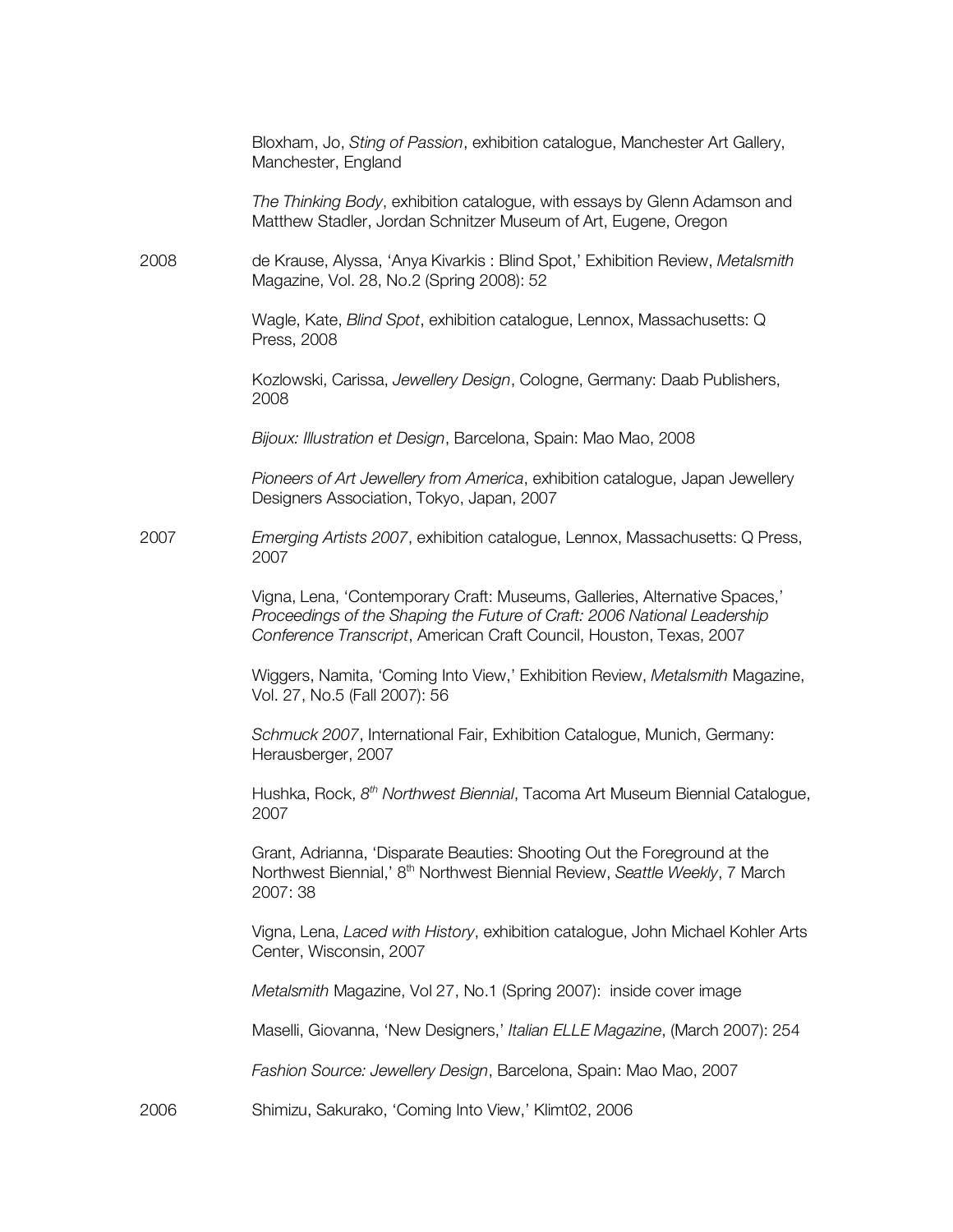|                    | http://www.klimt02.net/forum/index.php?item_id=5020                                                                              |
|--------------------|----------------------------------------------------------------------------------------------------------------------------------|
|                    | Wentz, Joshua, 'Anya Kivarkis Jewelry,' mocoloco, 22 September 2006<br><http: 003164.php="" archives="" mocoloco.com=""></http:> |
|                    | Metalsmith Magazine, Exhibition in Print, Vol. 26, No.4 (Summer 2006): 31                                                        |
| 2005               | LeVan, Marthe, 500 Brooches, Asheville, North Carolina: Lark Books, 2005                                                         |
| 2000               | American Craft Magazine, Vol. 60, No.2 (April/May 2000), New York, New York                                                      |
| <b>Collections</b> |                                                                                                                                  |
| 2018               | Houston Museum of Fine Arts, Houston, Texas                                                                                      |
| 2011               | Museum of Contemporary Craft, Portland, Oregon                                                                                   |
| 2008               | Jordan Schnitzer Museum of Art, Eugene, Oregon                                                                                   |
| 2007               | Rotasa Foundation, Mill Valley, California                                                                                       |
|                    | <b>Tacoma Art Museum</b> , Tacoma, Washington                                                                                    |

2004 Samuel Dorsky Museum of Art, New Paltz, New York

## **Gallery Representation**

Sienna Patti Contemporary, Lenox, Massachusetts Galerie Rob Koudijs, Amsterdam, the Netherlands

## **Service**

## **Jewelry & Metalsmithing Curricular Area Service**

2009-18 Curricular Coordinator, Jewelry & Metalsmithing Area, Department of Art, University of Oregon, Eugene, Oregon

# Departmental Service

- 2018-19 Inaugural Board Member, Center for Art Research, University of Oregon, Eugene
- 2017-18 **Graduate Committee**, Department of Art, University of Oregon, Eugene
- 2016-17 Search Committee, Assistant Professor of Ceramics, Department of Art, University of Oregon, Eugene

Graduate Committee, Department of Art, University of Oregon, Eugene

2015-16 Faculty Personnel Committee (FPC), Department of Art, University of Oregon, Eugene, Oregon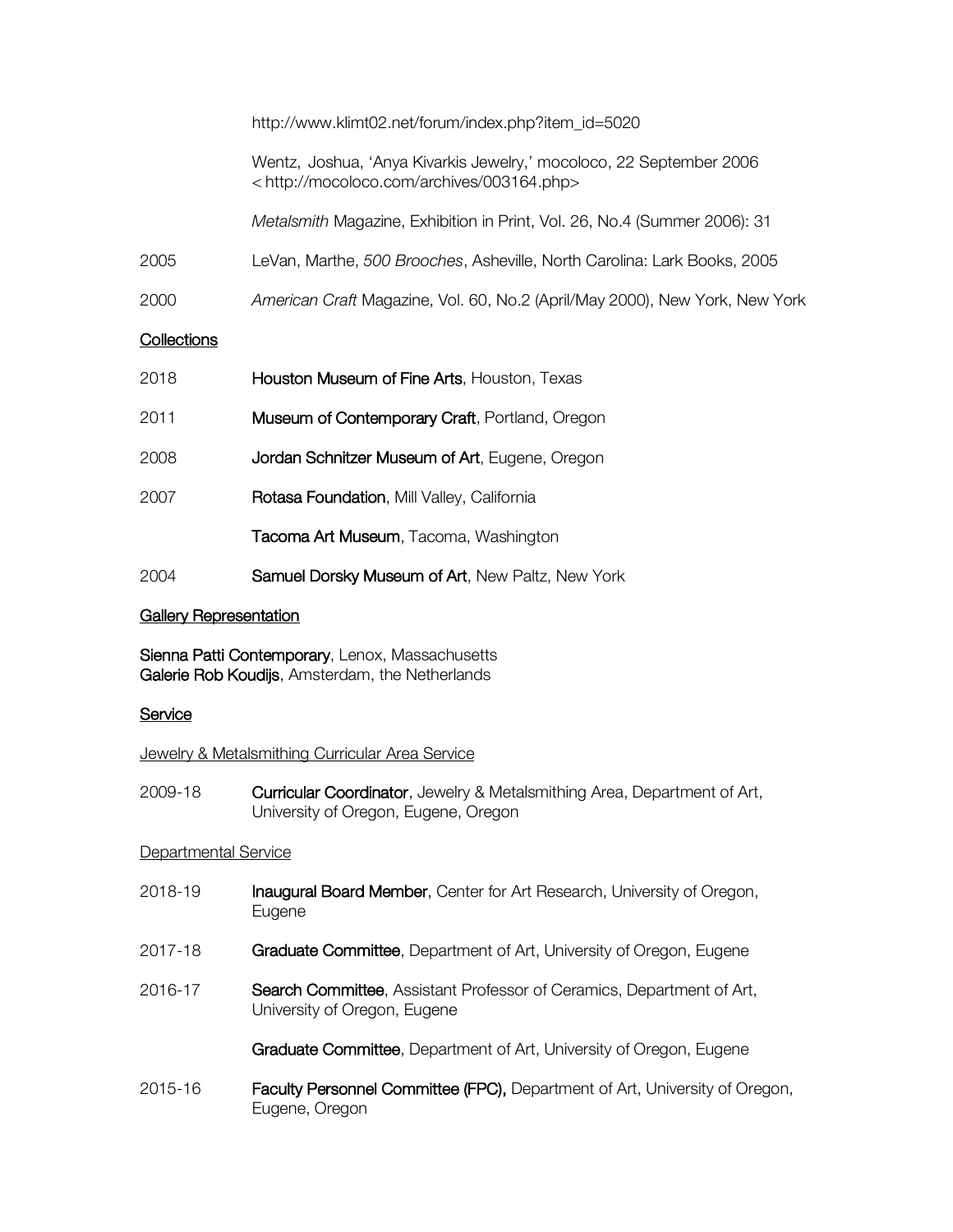Chair, Search Committee, Assistant/Associate Professor of Fibers, Department of Art, University of Oregon, Eugene, Oregon

2014-15 **Chair, Faculty Personnel Committee (FPC),** Department of Art, University of Oregon, Eugene, Oregon

> Search Committee, Visiting Assistant Professor of Jewelry & Metalsmithing, Department of Art, University of Oregon, Eugene, Oregon

Search Committee, Visiting Assistant Professor of Fibers, Department of Art, University of Oregon, Eugene, Oregon

2012-13 Visiting Artist Committee, Department of Art, University of Oregon, Eugene, Oregon

> CORE / Foundations Committee, Department of Art, University of Oregon, Eugene, Oregon

- 2011-12 Search Committee, Assistant Professor of CORE/Foundations, Department of Art, University of Oregon, Eugene, Oregon
- 2009-11 **Graduate Committee**, Department of Art, University of Oregon, Eugene, Oregon
- 2008-09 **Art Department Liaison**, Jordan Schnitzer Museum of Art, University of Oregon, Eugene
- 2007-08 **Scholarship Committee**, Department of Art, University of Oregon, Eugene, Oregon
- 2006-07 Gallery Committee, Department of Art, University of Oregon, Eugene, Oregon
- 2005-06 **Scholarship Committee**, Department of Art, University of Oregon, Eugene, **Oregon**
- 2004-05 Gallery Committee, Department of Art, University of Oregon, Eugene, **Oregon**

#### College of Design | School of Architecture & Allied Arts Service

- 2017-18 **Faculty Personnel Committee, College of Design, University of Oregon, Eugene,** Oregon
- 2015-16 Academic Affairs Committee, School of Architecture & Allied Arts, University of Oregon, Eugene, Oregon
- 2014-15 Chair, Academic Affairs Committee, School of Architecture & Allied Arts, University of Oregon, Eugene, Oregon

Chair, Equity & Inclusion Committee, School of Architecture & Allied Arts, University of Oregon, Eugene, Oregon